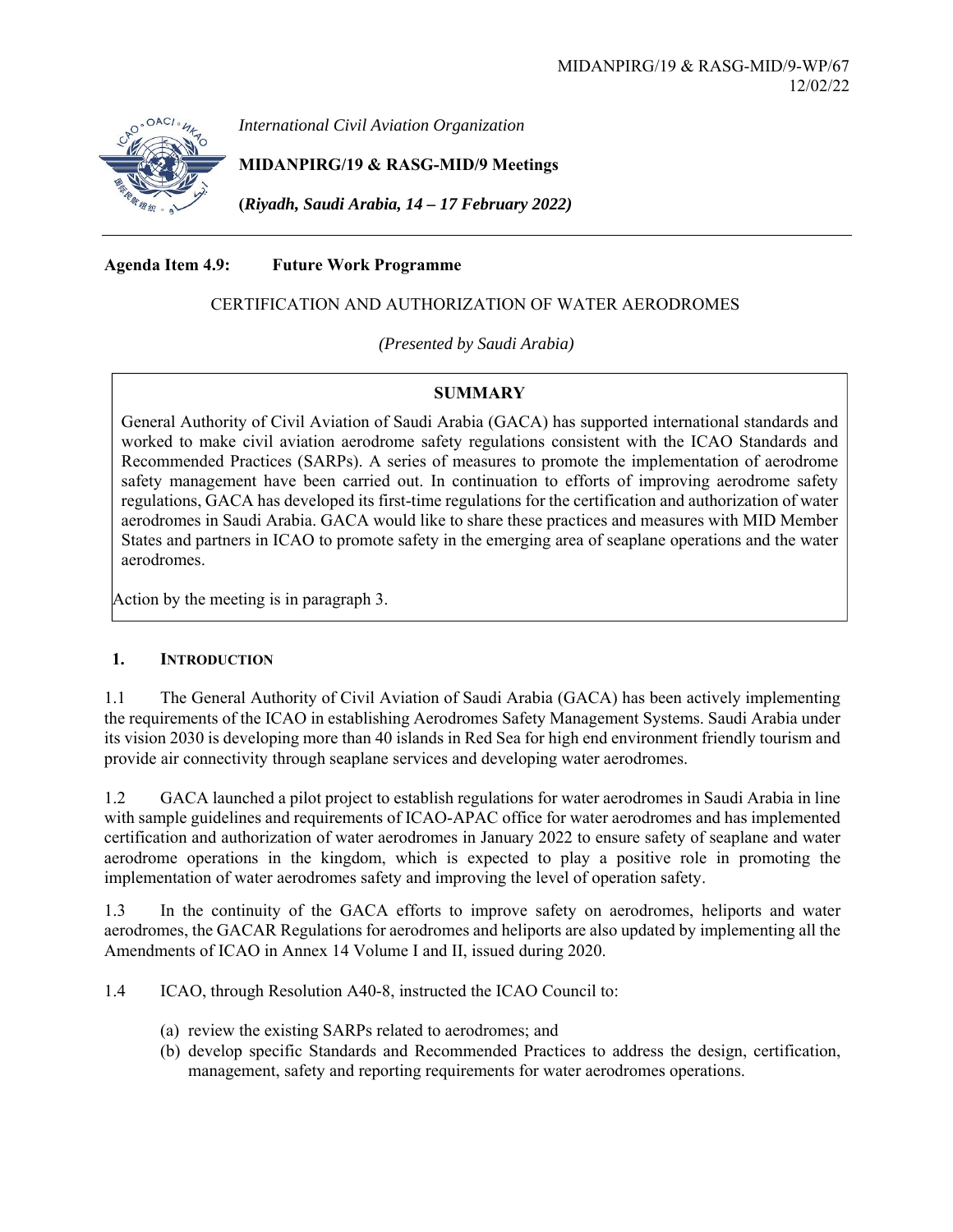1.5 In line with the ICAO-APAC guidelines and requirements for water aerodromes, GACA has developed its first-time regulation for certification and authorization of water aerodromes in Saudi Arabia for its upcoming water aerodromes in Red Sea Islands and adopted a series of measures to promote the implementation of the new regulations. GACA is desirous to participate and share its research work with ICAO-Air Navigation Commission (ANC) to improve and develop comprehensive SARPs for promotion and the safety of this emerging area of water aerodromes in the region and globally.

#### **2. DISCUSSION**

2.1 ICAO Annex 14 – Aerodromes - does not differentiate between land and water as a surface from which aircraft can operate and defines that an aerodrome is a defined area on land or water. The operations of aircrafts on water differ significantly from those conducted on land and the physical characteristics of aerodromes on land that of the aerodromes on water. Considering that the numbers of water aerodromes are on increase globally, the concerns of safety for public use water aerodromes need to be addressed by making available the internationally accepted requirements and regulations for design and operations for the water aerodromes.

#### 2.2 Considering that:

- (a) there is no Annex or SARPs published by ICAO on water aerodromes.
- (b) the use of seaplanes is on increase for public flying around the globe, particularly in the countries with Islands.
- (c) water aerodromes are playing and forecasted to play bigger role in promoting civil aviation tourism and social integration internationally.
- (d) the number of water aerodromes are increasing substantially and are likely to operate large size and capacity seaplanes for public flying on domestic and international sectors; and
- (e) requirement of internationally accepted regulations for seaplane operations and SARPs for the water aerodromes are becoming of the importance for safety of the domestic and international civil aviation.

2.3 It is considered of paramount importance to have internationally accepted ICAO Annex and SARPs for safety and development of this emerging civil aviation sector of seaplane operations and water aerodromes.

2.4 Several States have developed their own regulations for water aerodromes for use as a local reference document, such as Canada, Indonesia, Maldives etc. and now Saudi Arabia. It is important to note that there are no uniform internationally accepted SARPs related to water aerodromes.

2.5 Saudi Arabia has more than 90 Islands and is planning to develop about 40 islands in Red Sea to promote high end environment friendly and responsible tourism under its vision 2030. GACA has developed comparatively a comprehensive regulation for water aerodromes based on its internal research work and guidelines of ICAO-APAC office. The water aerodromes are categorized under two categories considering their type of use and complexity of operations i.e., certification for Civil/Public use water aerodromes and authorization for General Aviation use water aerodromes and has implemented the new regulations in January 2022. Additional information on water aerodrome regulation are available on GACA website through the following link: https://gaca.gov.sa/web/en-gb/page/laws-regulation.